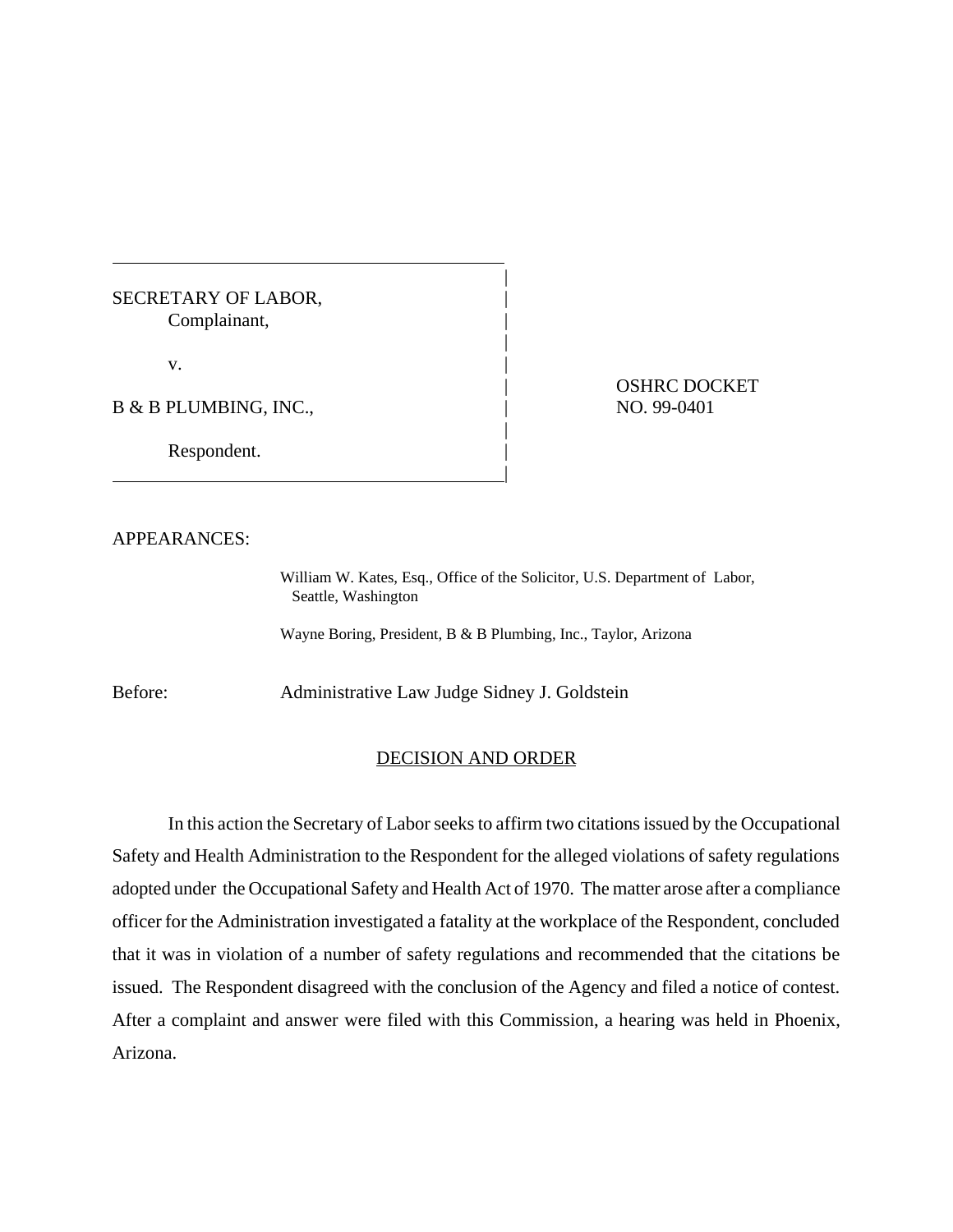Citation 1, item 1, charged that:

The employer did not instruct each employee in the recognition and avoidance of unsafe condition(s) and the regulation(s) applicable to his work environment to control or eliminate any hazard(s) or other exposure to illness or injury:

(a) Alchesay High School, Whiteriver, AZ: Employer did not train his employees in the environment hazard and injuries when working in 8 foot trenches, how to recognize and avoid hazards. Employees were exposed to cave-ins from unprotected trenches.

in violation of the regulation appearing at 29 CFR §1926.21(b)(2) which reads as follows:

(2) The employer shall instruct each employee in the recognition and avoidance of unsafe conditions and the regulations applicable to his work environment to control or eliminate any hazards or other exposure to illness or injury.

Item 2 of the serious citation stated that:

Appropriate personal protective equipment was not worn by employee(s) in all operations where there was exposure to hazardous conditions:

(a) Alchesay High School, Whiteriver AZ: Employees working in a trench 8 to 9 feet deep were not provided and were not wearing hard hats. Employees were exposed to soil and rocks rolling from the soil being laid back on the hillside (sic) on the hillside on the edge of the trench.

violating the regulation at 29 CFR §1926.28(a) reading:

(a) The employer is responsible for requiring the wearing of appropriate personal protective equipment in all operations where there is an exposure to hazardous conditions or where this part indicates the need for using such equipment to reduce the hazards to the employees.

Citation 1, item 3, is shown below:

(a) Alchesay High School, Whiteriver, AZ: No ladders, ramps or other safe means of egress were provided for employees working in a trench 79 feet 4 inches long and 8 to 9 feet deep. employees were exposed to being trapped by caveins.

in violation of the regulation at 29 CFR §1926.651(c)(2) found below:

(2) *Means of egress from trench excavations.* A stairway, ladder, ramp or other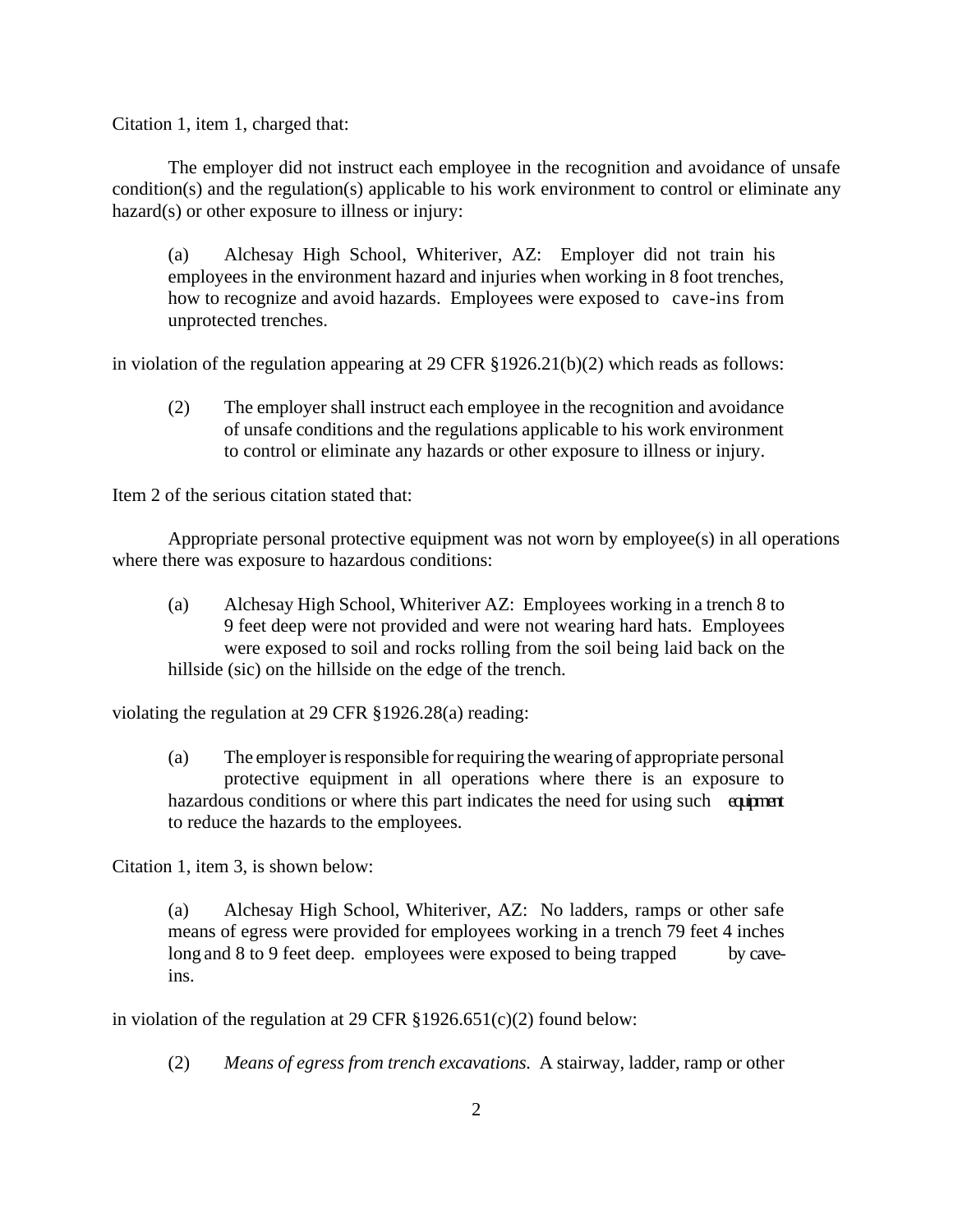safe means of egress shall be located in trench excavations that are 4 feet (1.22 m) or more in depth so as to require no more than 25 feet (7.62 m) of lateral travel for employees.

The material facts in this case are not in substantial dispute and may be briefly summarized. The Respondent is a sanitation plumber and was under contract to furnish and to install plumbing at an Indian reservation school which was to resume classes on Monday, January 3, 1999. The son of the Respondent's principal, Wayne Boring, was in charge of the project. At his son's request Wayne Boring took over the management of the project on Saturday, January 1, 1999. He had not been near the worksite for some time and was surprised that the trench was not competed. The trench he encountered was about 75 feet long, unfinished, and in some areas as deep as 8 feet when plans called for a maximum of 4 feet. The reason for the slower completion and different depth was a pipe which was not shown on the blueprints.

The first forty feet of trenching seemed stable despite the fact that it was open for some time. Mr. Boring did not feel insecure that there was no shoring or protection for him and two other employees who worked in the trench. There was no evidence of instability. Nevertheless there was a cave-in in the 8 foot depth area, resulting in the death of an employee in the trench. Mr. Boring was of the opinion that the cave-in was the result of a pipe which was not shown on the project papers. At no time did he consider the trench to be dangerous, merely a couple of feet deeper. There was no problem with falling rocks or sloughing off.

Immediately after the accident, the safety director of the White Mountain Apache Tribe arrived on the scene to investigate the mishap. He took photographs of the immediate area and observed that the trench had vertical sides and appeared unstable. Its length was about 80 feet without the benefit of shoring or ladders. There was an adjacent side trench but of no benefit as an escape route in case of an emergency. Mr. Boring, president of the Respondent, remarked that he knew shoring was necessary in an 8 foot deep trench, but he did not have the equipment.

The Administration's compliance officer who investigated the accident a few days after the mishap furnished the same information as provided by the tribe's safety director. He learned that it was Respondent's intent to complete the job before school was to start. There had been no safety training, and employees did not wear hard hats.

As noted, Citation 1, item 1 charged that the Respondent did not instruct each employee in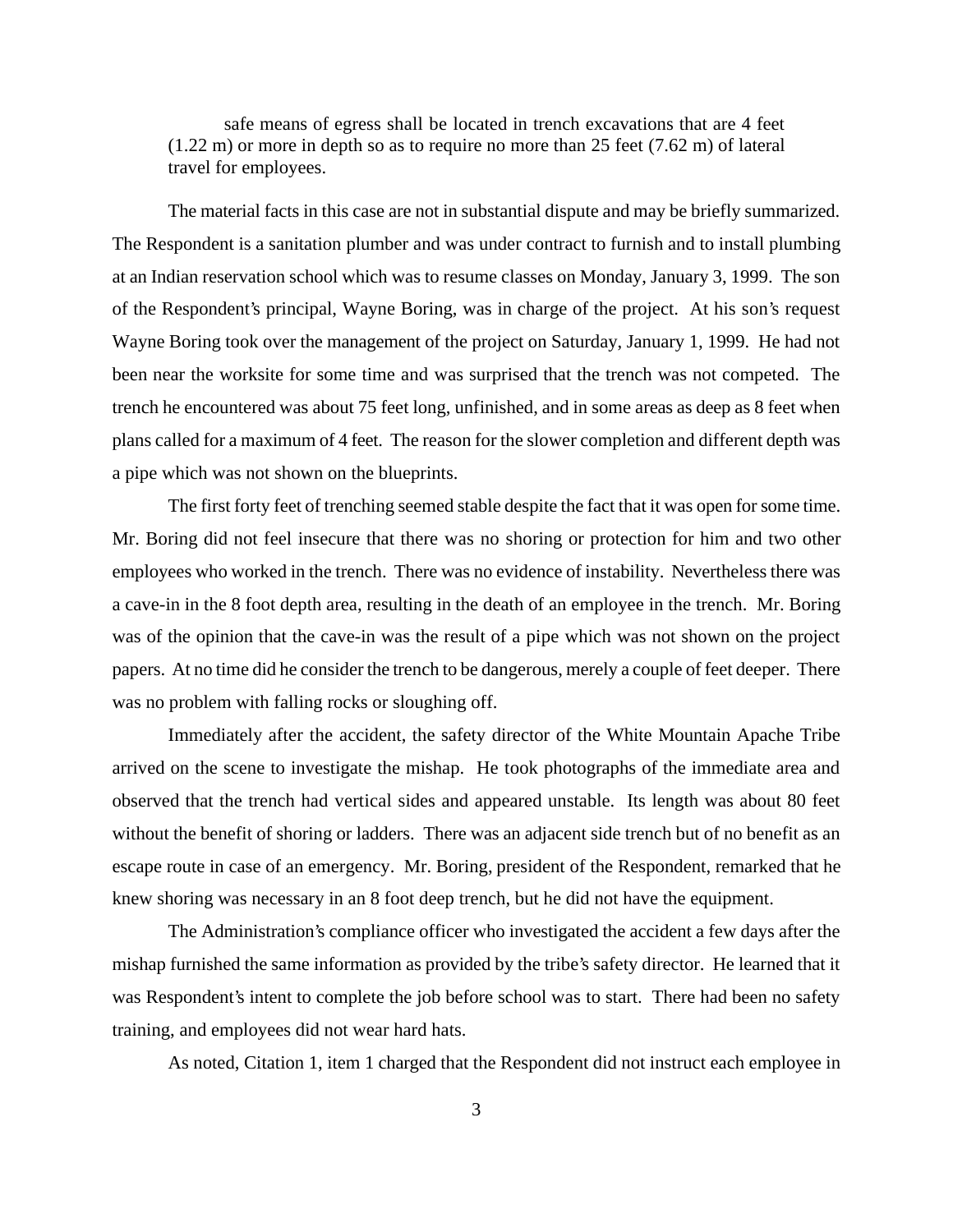the recognition and avoidance of unsafe conditions and regulations applicable to the work environment. The record supports this charge. While there was vague evidence with respect to the Respondent's training, the only training was supplied by the general contractor. This item of the citation was therefore violated.

 With respect to item 2 regarding personal protective equipment, there is no dispute of the fact that employees were not wearing hard hats while in the trench. This item of Citation 1 is also affirmed.

Item 3 of Citation 1 stated that there was no means of egress from the trench such as a stairway, ladder, ramp or other safe means. With respect to the trench in question, there was no safe egress. There was a ramp in another adjacent trench, but there is no proof that the ramp was within the 25 feet required by the regulation. This item of the citation is affirmed.

The willful citation also contained three items. Item 1 asserted that employees were not protected from cave-ins by an adequate protective system as required by the regulation at 29 CFR §1926.652(a)(1) reading:

- (a) *Protection of employees in excavations*. (1) Each employee in an excavation shall be protected from cave-ins by an adequate protective system designed in accordance with paragraph (b) or  $\odot$  of this section except when:
- (i) Excavations are made entirely in stable rock; or
- (ii) Excavations are less than 5 feet (1.52m) in depth and examination of the ground by a competent person provides no indication of a potential cave-in.

The second item of the willful citation related that the Respondent did not provide adequate protection from falling loose rock or soil to employees working in an 8 foot deep trench, thus violating the regulation at 29 CFR §1926.651(j)(1) which states:

(j) *Protection of employees from loose rock or soil.* (1) Adequate protection shall be provided to protect employees from loose rock or soil that could pose a hazard by falling or rolling from an excavation face. Such protection shall consist of scaling to remove loose material; installation of protective barricades at intervals as necessary on the face to stop and contain falling material; or other means that provide equivalent protection.

The third item of the willful citation alleges that the Respondent's competent person who found evidence of a situation which could result in a possible cave-in did not remove exposed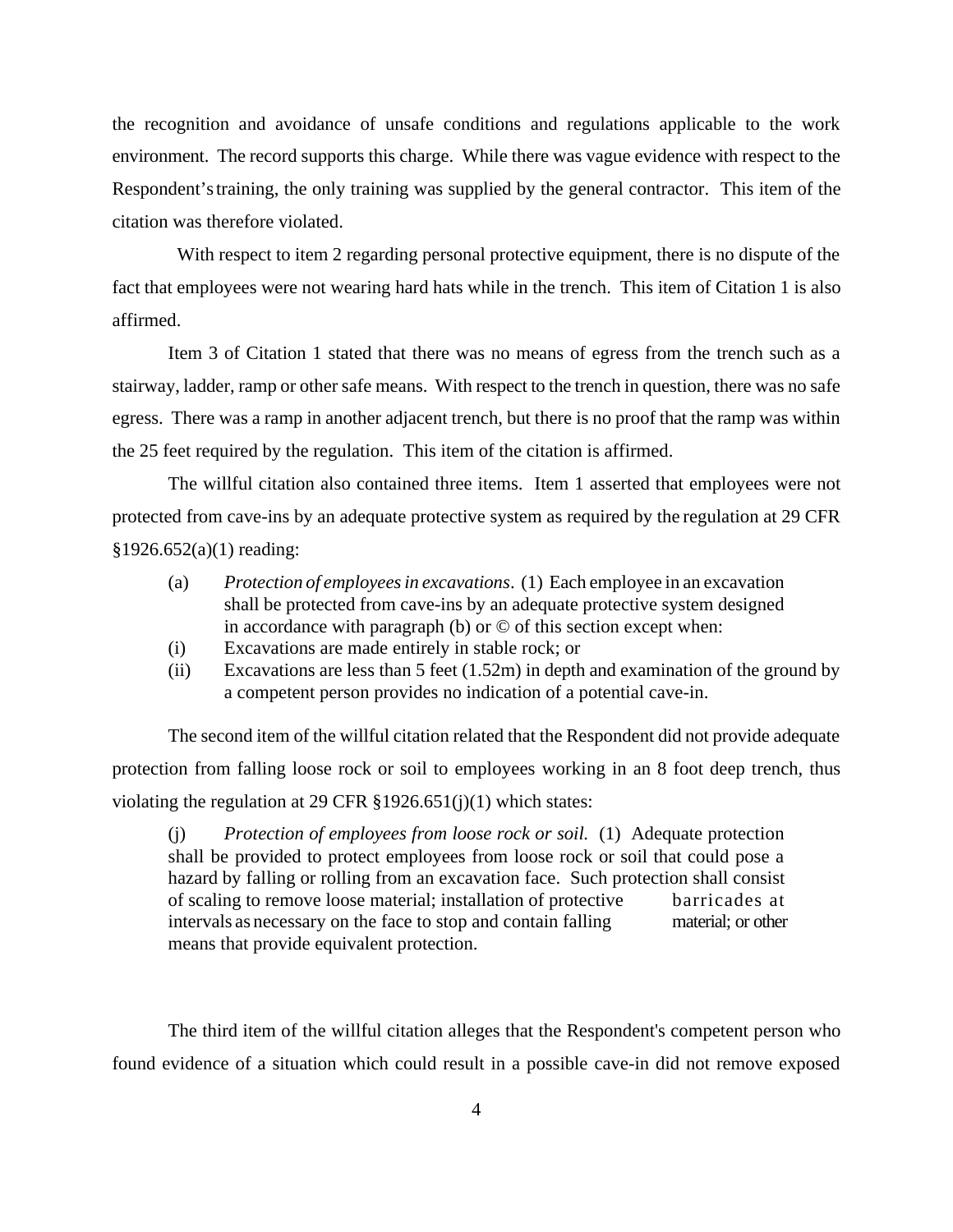employees from the hazardous area to ensure their safety, a violation of the regulation at 29 CFR  $$1926.651(k)(2)$  shown below:

(2) Where the competent person finds evidence of a situation that could result in a possible cave-in, indications of failure of protective systems, hazardous atmospheres, or other hazardous conditions, exposed employees shall be removed from the hazardous area until the necessary precautions have been taken to ensure their safety.

The main concern at the hearing was the willful designation of Citation 2. It is uncontested that the competent person permitted work in an unshored trench 8 feet deep with perpendicular walls; that employees were in an excavation 8 feet deep without shoring or other protective system; and that employees were not protected from loose rock or soil which could pose a hazard by falling or rolling in from the excavation face.

Based upon the record in this case, the Complainant asserts that the infractions were properly designated as willful because the employees were in a trench about 8 feet in depth with straight walls and no shoring. The Secretary points out that Mr. Boring knew that employees were to be protected working at that depth but did not supply the safety equipment. Also, the Respondent was in a hurry to complete the job before school was to commence, even to the point of neglecting safety.

On the other hand, Mr. Boring maintains that he would not be in a dangerous trench and would not permit any employee to work in an unsafe place. Mr. Boring explains that the first portion of the trench remained stable despite its exposure for a number of days, and he had no inkling that the newer portion of the trench was in a worse condition. There was no feeling of insecurity while working in the trench. In his opinion the cause of the accident was the presence of a pipe which did not appear in the blueprints.

Commission precedent defines a willful violation as one "committed with intentional, knowing or voluntary disregard for the requirements of the Act or with plain indifference to employee safety." According to the cases it is not enough for the Secretary to show that an employer was aware of conduct or conditions constituting the alleged violation because such evidence is

already necessary to establish any violation. A willful violation is differentiated by heightened awareness of the illegality of the conduct or conditions and by a state of mind of conscious disregard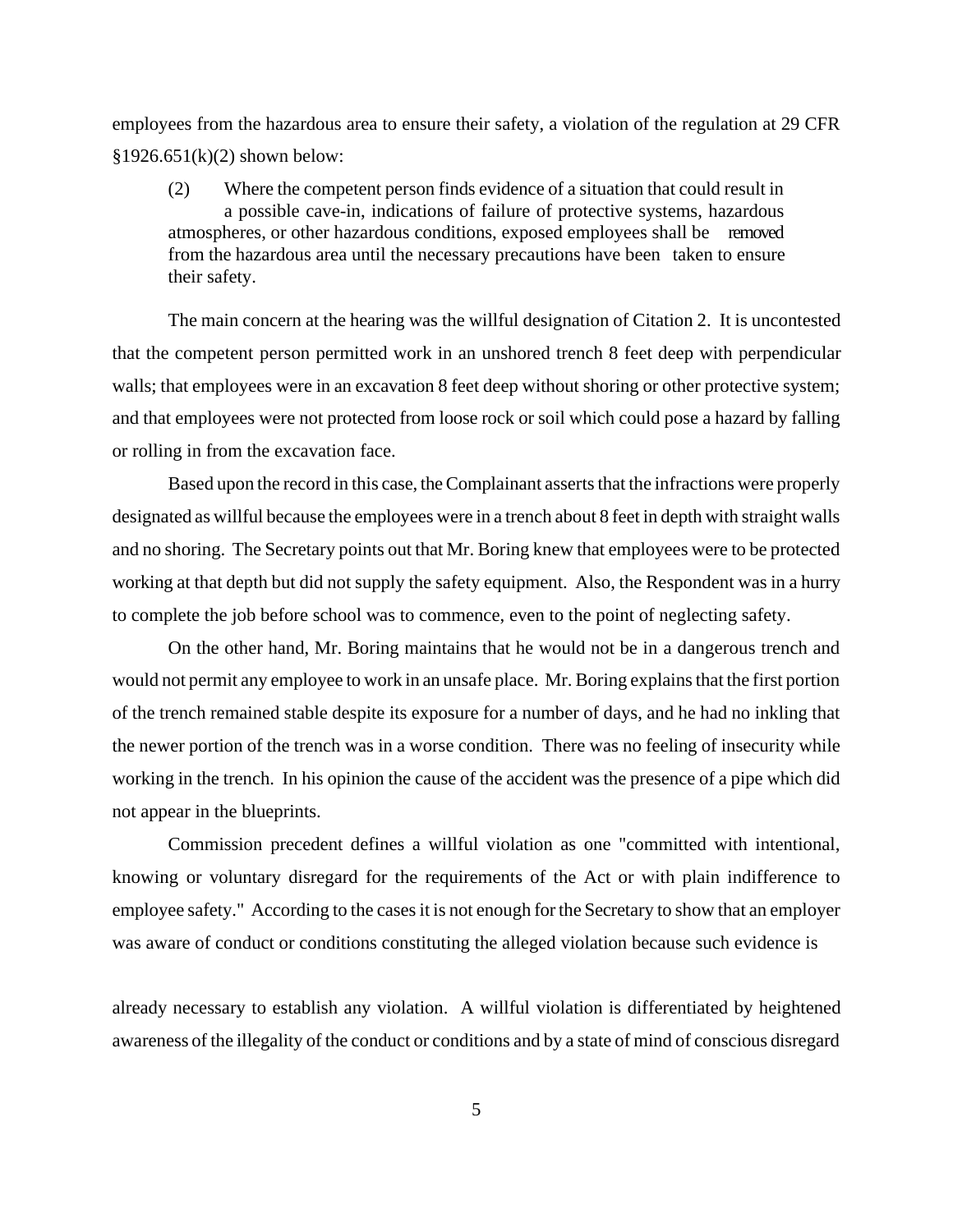or plain indifference.

The Commission has found heightened awareness where the employer was previously cited for violations of the standards in question and is on notice that violative conditions exist; where an employer allowed three employees to work in an unprotected excavation despite prior citations and a city inspector's warning; and where the employer ignored the compliance officer's warning that the trench was not properly sloped.

There must be evidence of aggravating circumstances apart from mere lack of diligence or adequate care in order to establish a finding of a willful citation. Simply failing to address a recognized hazard will not support a willful violation.

In this case the blueprints called for a trench about four feet deep, and Mr. Boring was surprised to learn that a portion of the trench was deeper than five feet. The major portion of the trench was exposed for a number of days with no indication of collapse. No soil sloughing was noted. Mr. Boring believed it was safe to work in the trench; the danger was due to the presence of a pipe not shown in the plans.

Comparing the Commission's interpretation of the term "willful" with the facts in this case, I cannot conclude that the Respondent was in willful violation of the three regulations in Citation 2.

While the Respondent's failure to comply with the regulation in issue was not willful, it does come within the definition of "serious" which is defined in Section 17(k) of the Occupational Safety and Health Act of 1970 as follows:

(k) For purposes of this section, a serious violation shall be deemed to exist in a place of employment if there is a substantial probability that death or serious physical harm could result from a condition which exists, or from one or more practices, means, methods, operations, or processes which have been adopted or are in use, in such place of employment unless the employer did not, and could not with the exercise of reasonable diligence, know of the presence of the violation.

I find that the Respondent violated the regulations found at 29 CFR  $\S 1926.652(a)(1); 29$  CFR  $§1926.651(j)(1);$  and 29 CFR  $§1926.651(k)(2)$ , in that the regulations applied to the cited condition;